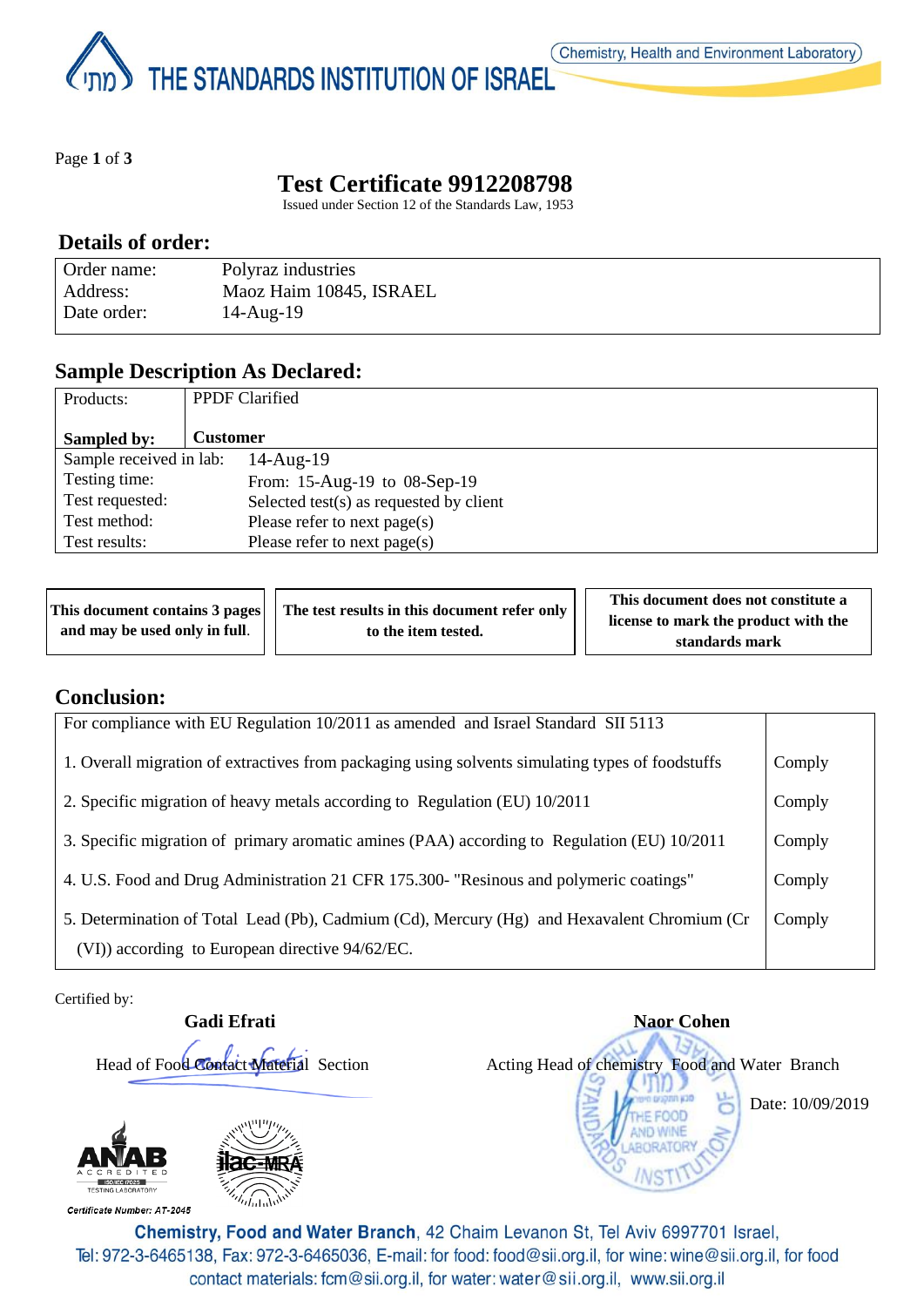THE STANDARDS INSTITUTION OF ISRAEL

Page **2** of **3**

## **Test Certificate No.9912208798**

Issued under Section 12 of the Standards Law, 1953

*Description:* PPDF Clarified Sheet and thermoforming products from it, PP is food contact layer. *Aqueous and alcoholic foodstuffs, acidic, oily, milk products and dry food products for hot fill conditions at a temperature between 70ºC for 2 hours, or heating up to 100ºC for up to 15 minutes and also for prolonged storage at 40ºC and bellow(refrigerated and deep-frozen storage).*

#### *1- Overall Migration Protocol*

Selection of test conditions as specified to Regulation 10/2011 Annex III, V; Selection of test method: EN 1186-1

| <b>Tested sample</b>  | <b>Food Simulants</b>     | <b>Test conditions</b>    | Extractives, mg/sq. dm | Limit, mg/sq. dm |
|-----------------------|---------------------------|---------------------------|------------------------|------------------|
| <b>PPDF</b> Clarified | $A$ ( <i>Ethanol</i> 10%) | 10 days at $40^{\circ}$ C |                        | 10               |
| <b>PPDF</b> Clarified | $B$ (Acetic acid 3%)      | 10 days at $40^{\circ}$ C | 1.3                    | 10               |
| <b>PPDF</b> Clarified | $D2$ (Olive oil)          | 10 days at $40^{\circ}$ C | 3.5                    | 10               |

| 2-Specific migration of metals according to Regulation (EU) $10/2011$<br>Selection of test method: EN 13130-1 and sample preparation in 3 w/w % acetic acid at $40^{\circ}$ C for 10 days<br>Method: ICP-AES (inductively argon coupled plasma emission spectroscopy) |          |          |                |  |
|-----------------------------------------------------------------------------------------------------------------------------------------------------------------------------------------------------------------------------------------------------------------------|----------|----------|----------------|--|
| <b>Soluble metal</b>                                                                                                                                                                                                                                                  | SML, ppm | MDL, ppm | Results, ppm   |  |
| <b>Barium</b>                                                                                                                                                                                                                                                         |          | 0.1      | ND             |  |
| Cobalt                                                                                                                                                                                                                                                                | 0.05     | 0.05     | ND             |  |
| Copper                                                                                                                                                                                                                                                                |          | 0.1      | ND             |  |
| <i>Iron</i>                                                                                                                                                                                                                                                           | 48       |          | N <sub>D</sub> |  |
| Lithium                                                                                                                                                                                                                                                               | 0.6      | 0.1      | ND             |  |
| Manganese                                                                                                                                                                                                                                                             | 0.6      | 0.1      | ND             |  |
| Zinc                                                                                                                                                                                                                                                                  | 25       | 0.5      | ND             |  |
| Aluminum                                                                                                                                                                                                                                                              |          | 0.1      | N <sub>D</sub> |  |
| Nickel                                                                                                                                                                                                                                                                | 0.02     | 0.01     | 0.02           |  |

Note:

ppm=mg/kg  $(1,000 \text{ ppm}=1,000 \text{ mg/kg}=0.1\%)$ ; SML = Specific Migration Limit;x ND= Not Detected (<MDL); MDL=Method Detection Limit;

*3- Specific migration of Primary aromatic amines (PAA)- according to Regulation (EU) 10/2011* As specified in Regulation (EU) No. 10/2011 ANNEX III and V. Method: In-house method **Tested sample Food Simulants Test conditions Extractives, mg/kg Limit, mg/kg**

| <b>PPDF Clarified</b>                                                                        | Acetic acid 3%   | 10 days at $40^{\circ}$ C | ND                     | 0.01             |  |
|----------------------------------------------------------------------------------------------|------------------|---------------------------|------------------------|------------------|--|
|                                                                                              |                  |                           |                        |                  |  |
| 4- Total Extractives -21 FDA 175.300                                                         |                  |                           |                        |                  |  |
| As specified in U.S. Food and Drug Administration 21 FDA 175.300 table 2 condition of use: C |                  |                           |                        |                  |  |
| <b>Tested sample</b>                                                                         | <b>Simulants</b> | <b>Test conditions</b>    | Extractives, $mg/in^2$ | Limit, $mg/in^2$ |  |

| Tested sample         | <b>Simulants</b> | Test conditions                 | Extractives, $mg/in^2$ | Limit, $mg/in^2$ |
|-----------------------|------------------|---------------------------------|------------------------|------------------|
| <b>PPDF</b> Clarified | Distilled water  | Fill boiling cool to 100 deg. F | $<$ 0.1 $\,$           | 0.5              |
| <b>PPDF</b> Clarified | Heptane          | 15 minutes at 120 deg. $F$      | $<$ 0.1 $\,$           | 0.5              |
| <b>PPDF</b> Clarified | Ethanol 8%       | 2 hours at 150 deg. $F$         | $<$ 0.1 $\,$           | 0.5              |

Chemistry, Food and Water Branch, 42 Chaim Levanon St, Tel Aviv 6997701 Israel, Tel: 972-3-6465138, Fax: 972-3-6465036, E-mail: for food: food@sii.org.il, for wine: wine@sii.org.il, for food contact materials: fcm@sii.org.il, for water: water@sii.org.il, www.sii.org.il